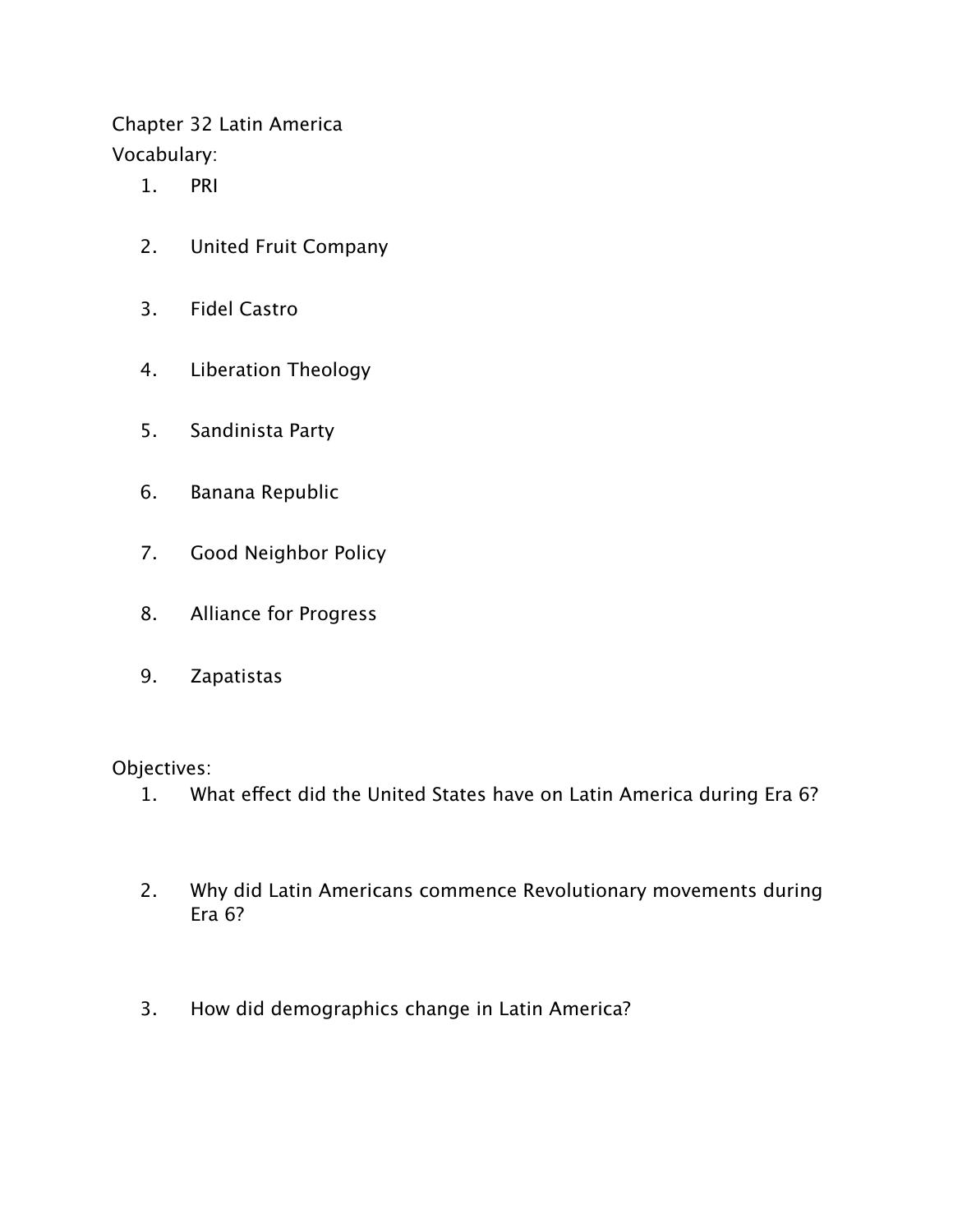- 4. How did political ideals and structures change in Latin America during Era 6?
- 5. How do the Latin American revolutions in Era 6 compare to those of Europe in Era 5?
- 6. How does religion affect Latin America during Era 6 and why is this different from that of the U.S. and European revolutions?
- 7. How did women's roles change in Latin America during Era 6?

## **Outline**:

# **Latin America After World War II**

- Ecomonomic and political endured a series of broad shifts with ecomonic empansion followed by ecomonic crisis
- Latin American improvements in education, social services, the position of women, and the role of industry changed
- Populist nationalism came into play

## **Mexico and the PRI**

- PRI = Party of the Institutionalized Revolution
- PRI had control of Mexico
- Zapatistas emerged as a guerilla movement that showed how key social issues remained unresolved
- Mesican govenment reponded with repression and negotiation
- Mexico joined NAFTA hoping to spur Mexican industry and trade with the U.S. increased

# **Guatemalan Reform**

- Tried radical solutions
- Suffered from some of the region's worst problems with unequal land distribution, high mortality rate, poor health, and lack of education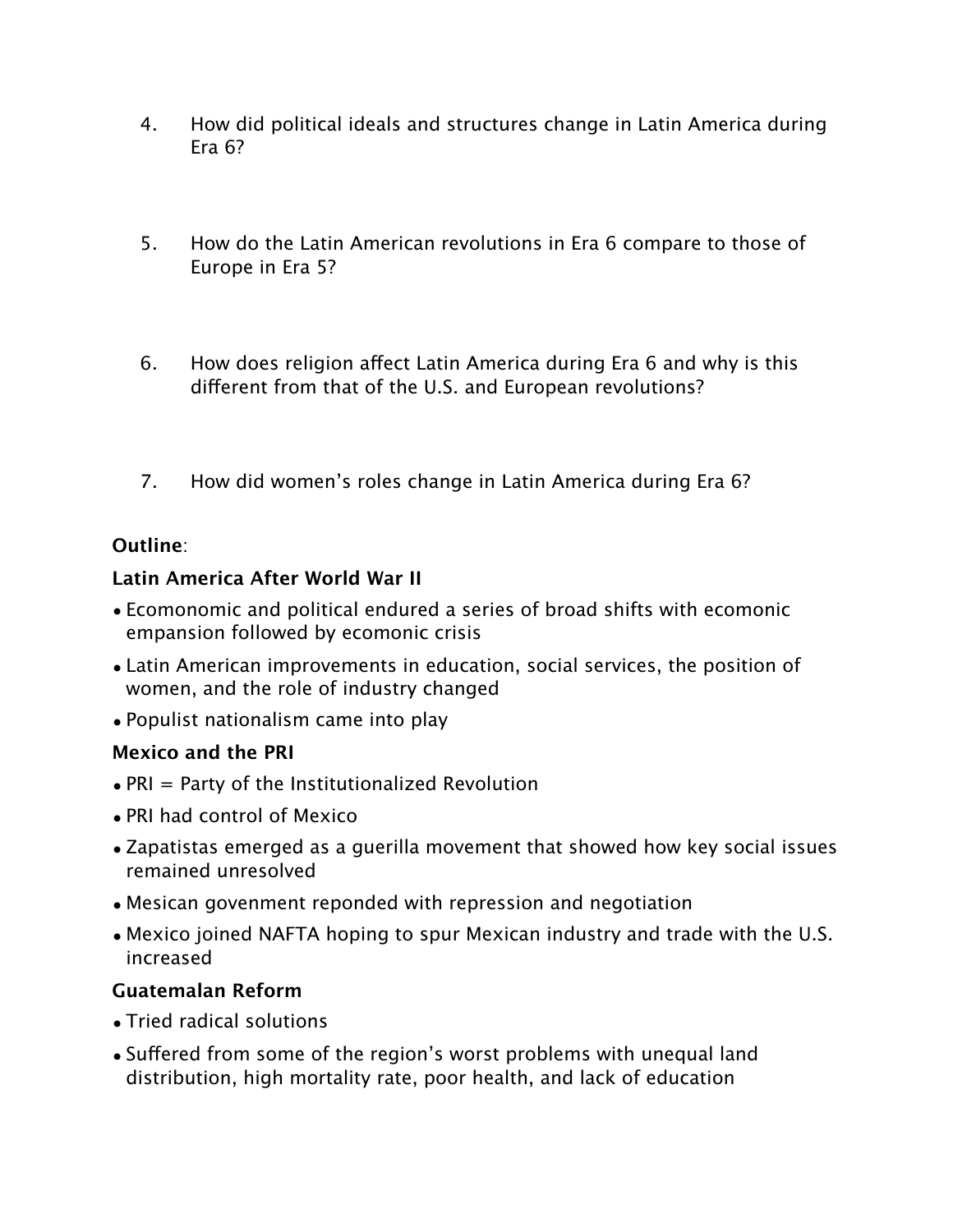• New constitution led to spiritual socialism

# **U.S. Intervention in Guatemala**

- United Fruit Company was the most important foreign ecomomic concern and it caused U.S. intervention
- U.S. negotiated a settlement favorbale to the United Fruit Company
- U.S. government promised minimal reforms in Guatemala
- U.S. = evternal intervention that prevented radical change in Guatemala

# **Cuban Revolution**

- Cuba lived in the shadow of the U.S.
- Fluctuations in the world market for Cuba's main product, sugar, revealed the tenuous basis for the economy
- Fidel Castro
	- Cuban revolutionary
	- Initiated a series of socialist reforms
	- Came to depend exclusively on Soviet Union

# **Military Options and Reforms**

- Durability of the Cuban Revolution and the appeal of the Marxist doctrines underlined Latin America's tendency to undertake revolutionary change that left its economic and social structures unchanged
- PRI seemed to be losing its ability to maintain control of Mexican politics
- Christian Democratic parties hoped to bring reforms that would preempt radical left
- Liberation theology
	- combined Catholic theology and socialist principles or used Marxist categories for understanding society in an effort to improve conditions for the poor
	- stressed social equality as a form of personal salvation

## **New Demographic Trends**

- Military began to return the government to civilian politicians
- Sandinista party
	- Nicaraguan socialist movement
	- successfully carried out a socialist revolution in Nicaragua during the 1980s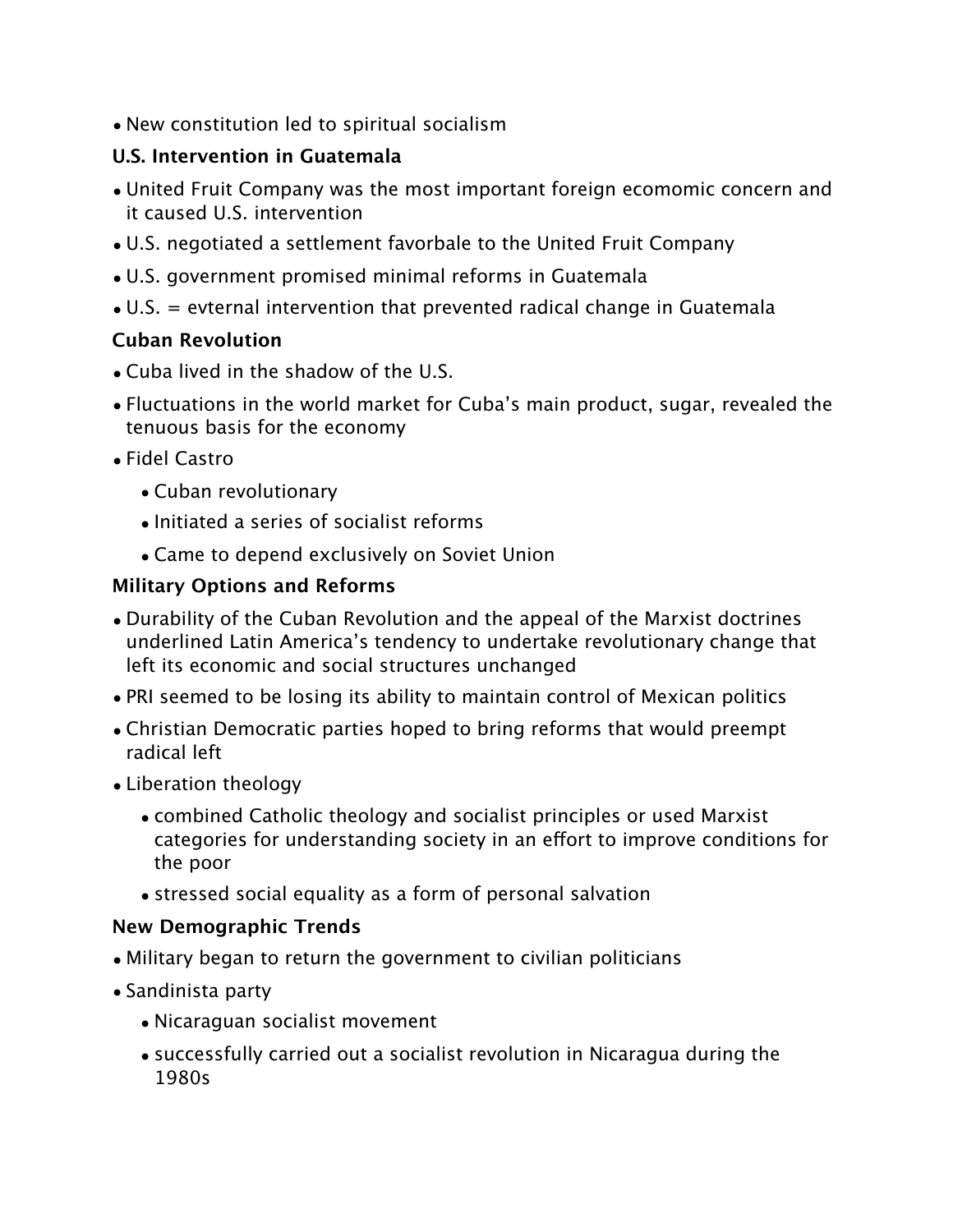- Latin American governments faced tremendous problems
	- Large foreign loans caused tremendous level of debt
	- High rates of inflation provoked social instability as real wages fell
- Despite problems in the 1990s, democratic trends seemed to be well established
- Dissatisfication with NAFTA and economic problems continued

## **Slow Change in Women's Roles**

- After World War 1, women in Latin America continued to live under inequalities in the workplace and in politics
- Ecuador enfranchised women in 1929 and Brazil and Cuba did the same in 1932
- Reformers and revolutionaries feared women would beome a conservative force in national politics
	- This attitude along with traditional male attitudes led to a continued exclusion of women from political life
- Women formed various associations and clubs to push for rights
- Feminist organizations, suffrage movements, and international pressures brought change
- Women began joining national political parties
- Women's roles expanded as women entered the industrial labor force
- In mid-1990s positions of women in Latin America was closer to that in western Europe and North America

## **The United States and Latin America**

- Socialist revolutions began in Nicaragua in the 1980s
	- The grounds for these interventions were economic, political, strategic, and ideological
- Banana Republics
	- Governments supported or created by the U.S.
	- Believed to either corrupt or subservient to U.S. interests
- Foreign interventions contributed to a growing nationalist reaction
- The Good Neighbor Policy was introduced
	- Dealt with Latin America in 1933
	- Intended to halt direct interventions in Latin American politics